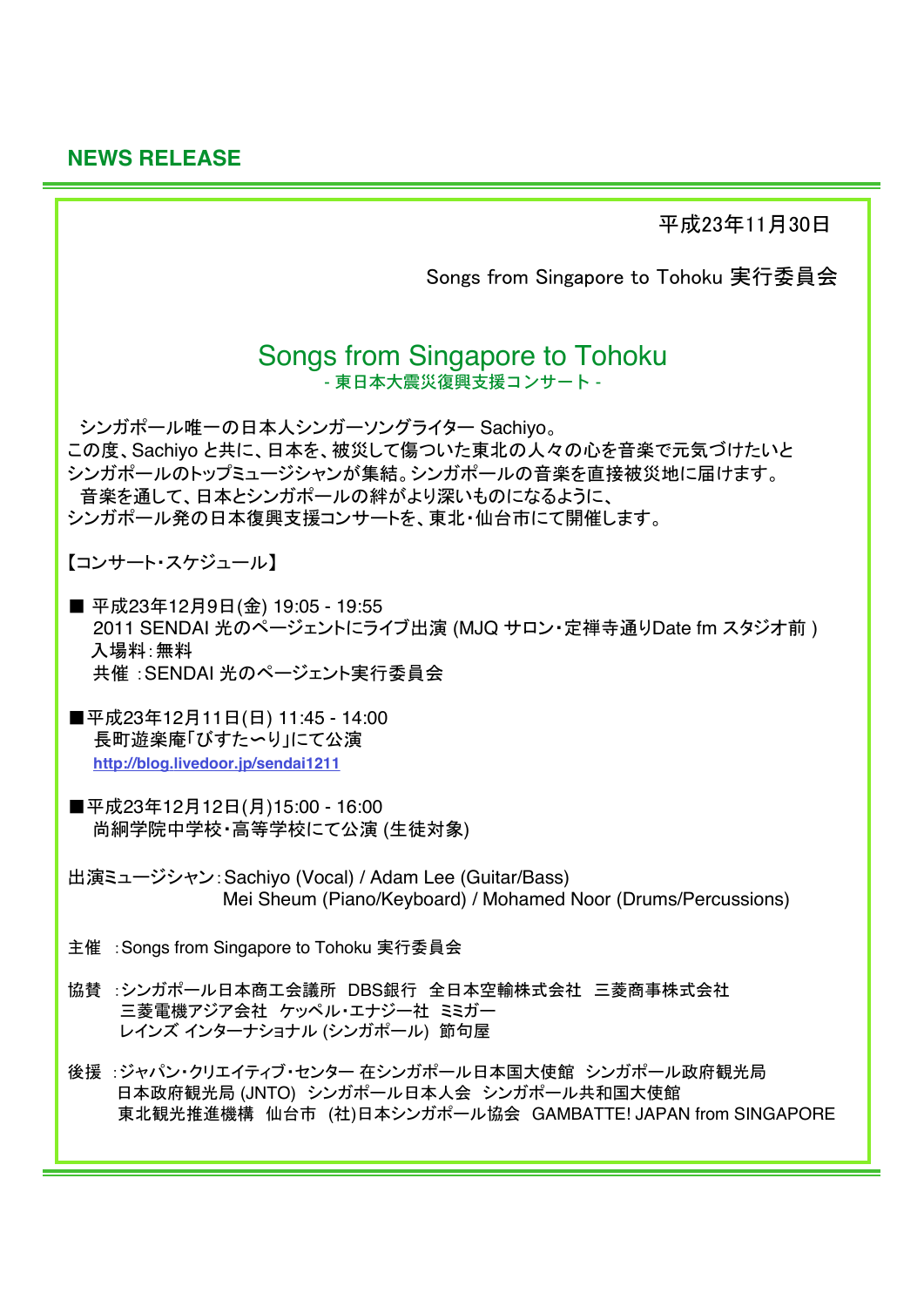## 出演者プロフィール



#### Sachiyo (Vocal)

東京生まれ、シンガポール育ち。 シンガポールを拠点に活動する唯一の日本人シンガーソングライター。 1997年プロデビュー 幼少の頃には、シンガポール航空キャンペーンガール等、子供モデルとしても活躍。 「Sachiyo Sings Singapore」、「Rojak」、2枚のアルバムを日本国内で発表。 シンガポールをバックグラウンドとしたユニークなアルバムが評判を呼び、 日本とシンガポールの文化交流事業に多数出演 「天皇誕生日及び即位20周年祝賀レセプション」において、シンガポール、日本、 両国国歌独唱を行う。 。<br>2010年、NDPシンガポール独立記念式典、シンガポールの権威ある音楽賞 COMPASS AWARDSに初の日本人シンガーとしてゲスト出演。 2011年、全編英語アルバム「My Life, My Songs」を、Dick Lee始め、 シンガポールを代表するプロデューサー、ミュージシャンと共に制作、発表。 -<br>シンガポールHMVジャズチャートにランクイン。 東日本大震災に際して、被災された方々に捧げる曲「A Song of Life」を 作詞、作曲、プロデュースし、シンガポールの音楽業界の協力を得てCD化、 CDとダウンロード販売から得た収益金を被災地に寄付。 シンガポール国内で開催された日本復興支援イベントに 日本人シンガーとして最多出演、中心的な役割を果たす。 国際的に活動するシンガーソングライターとして、日本とシンガポールの 音楽親善大使として、今後の活躍が期待されている。

#### A Song of Life

動画 http://youtu.be/BozzDFSIQVs ダウンロードチャリティーサイト http://song4hope.net/sachiyo -<br>ダウンロードページ (日本語) http://www.dlmarket.jp/product\_info.php/products\_id/141534/language/ja



#### **Adam Lee (Guitar/Bass)**

音楽プロデューサー、編曲家、作曲家、ギタリスト。 主楽器はギターであるが、ピアノ、ベース、ドラム他あらゆる種類の ーー……<br>楽器を演奏するマルチインストルメンタリスト。 主にアンディ・ラウ、タニア・チュア、ステファニー・スン、サンディ・ラム、 アーメイ、F.I.R等の楽曲のプロデュース、アレンジを多数手掛け ツアーメンバーとしても参加している。 アジアのアーティストのみならず、スティーブン・ビショップ、マリリン・マックー、 *- - - - . . . .*<br>ローラ・フィジー、テンプテーションズ、コモドアーズ、グレッグ・ウォーカー等 世界的に活躍するアーティストとも共演経験がある。 全ジャンルに精通し、小編成からオーケストラまでアレンジは幅広く ソニーエリクソン、ノキア、マクドナルド他、CM音楽も多数作曲。 ノキア等、企業の音楽コンサルタントを務める事も多い。 2010年8月、シンガポールで開催された第一回ユースオリンピック・オフィシャル テーマソング"Everyone"の編曲も手掛け、名実共にシンガポールを代表する 音楽家の1人である。